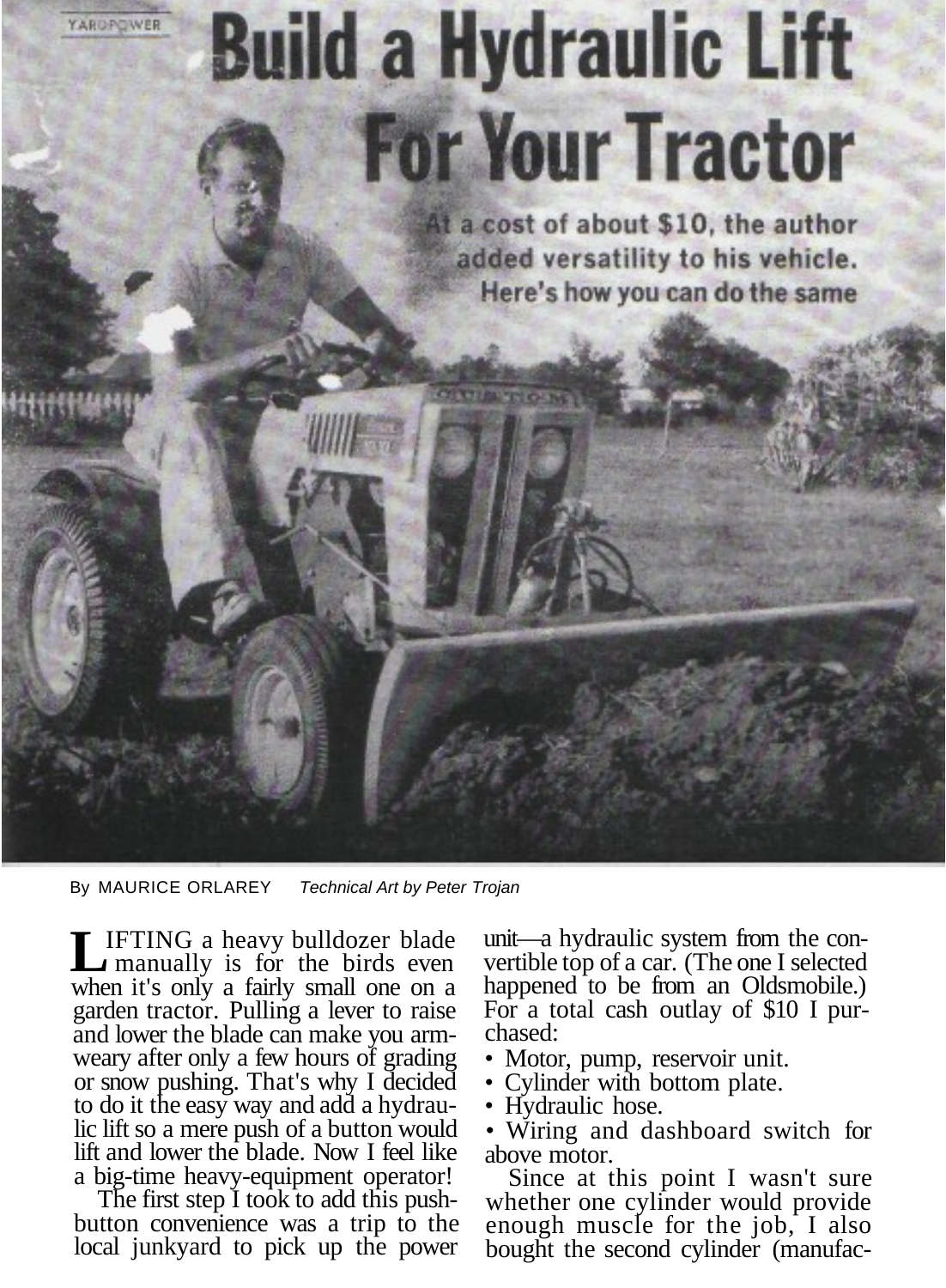

**CYLINDER** BOTTOM ARMS are attached to plate with bolt and to cylinder with shaft, washer and cotter pin



BLADE RESTING ON GROUND exposes ½-in. threaded rod. Extended down, it allows room for adjustment 174

turers use two per car) for an additional \$2. As it turned out, one cylinder was sufficient. It will, in fact, effortlessly raise and lower the blade at a touch of the button, even with an average-size male sitting atop the blade.

Recognizing that prices can vary and probably will, depending upon the number of junkyards in a particular geographical location, a visit to your local junkyard for a materials price quote before starting the job is a practical approach.

Some changes on the manual lifting unit were necessary so that the cylinder could be fitted in place. First, I had to disassemble the lifting lever and linkage that connects it to the upper-lift frame. Then, using  $\frac{1}{4} \times 1\frac{1}{4} \times 14\frac{1}{4}$ -in. flat iron, I made a flat brace (Detail F) and fastened it to the tractor as shown on page 173. Finally, I fastened the cylinder base to the upper and lower braces.

cylinder that I bought came equipped with a base plate which was adaptable to my tractor when bottom arms were added. If this part is missing on the unit that you purchase, you can make the alternate base plate shown in the lower left-hand comer on page 173. With this version, the bottom arms can be eliminated since the cylinder-holding U-POPULAR MECHANICS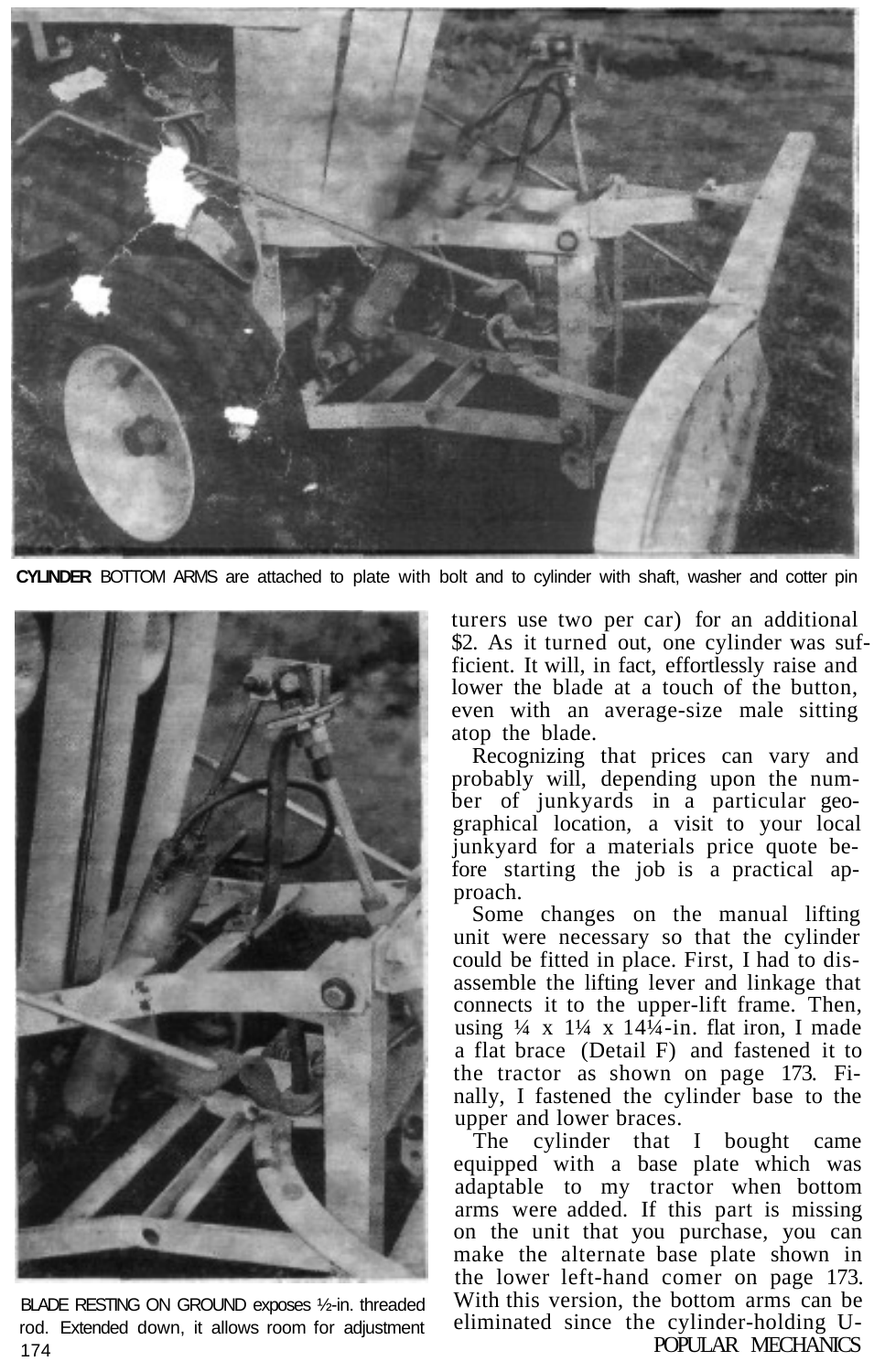channel provides ample swing-clearance.

The motor-pump reservoir unit fits snugly under the tractor hood (see drawing shown above). On my rig it had to be positioned on the top left side of the en, gine between the air cleaner, gas tank and left headlight. To make room, it was necessary to move the air-cleaner cover slightly to the right.

Current draw is given at about 35 amps, which is no problem for my 12-v. heavyduty battery. The "on" time is very short since the blade is lifted at a speed of roughly 2 in. per second. If your blade doesn't stay up, due to slow leakage through the pump, it can be corrected by stiffening the pivot points of the upper and lower frames by inserting spring lock washers under the bolt heads.

All of the dimensions shown were determined by trial-and-error fitting as I built the lift to suit the tractor (Sears 10 hp XL). For other makes I would recommend experimenting with cardboard and/ or plywood templates to check for fit and clearance before cutting, shaping and welding the iron.

Working at a leisurely pace, I completed the setup in my spare time. I'm so pleased with the results that I feel it borders on understatement to say that my effort was worth every minute.



WITH THREADED ROD almost vertical, floating arm position indicates that the blade is free to float.



POWER UNIT fits neatly under hood on engine's left side when air cleaner was moved slightly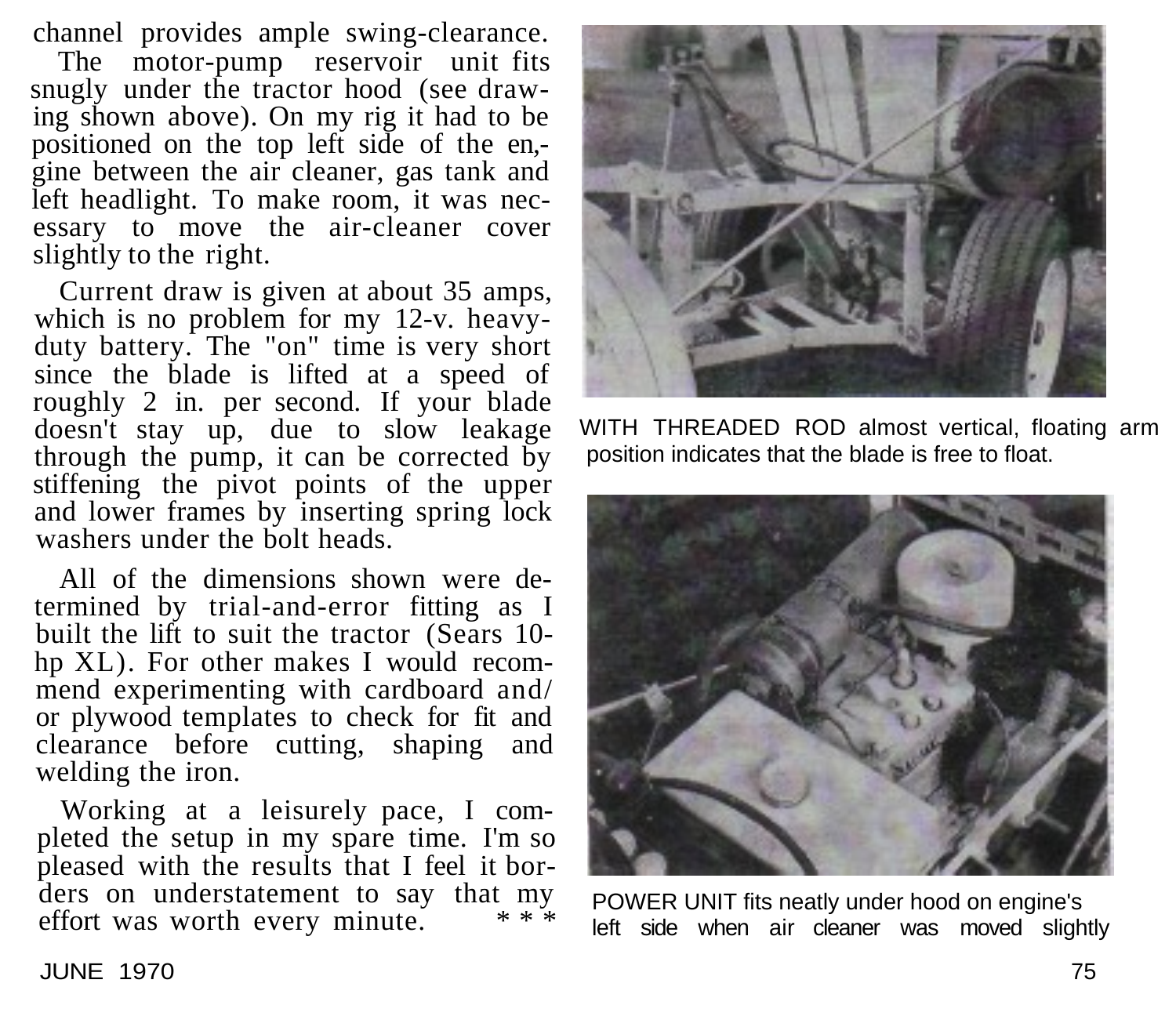

**AFTER CUTTING HOSE to unused second cylinder, plug T-fitting with ¼-in.-diameter bolt and 3/8-in. clamp.**